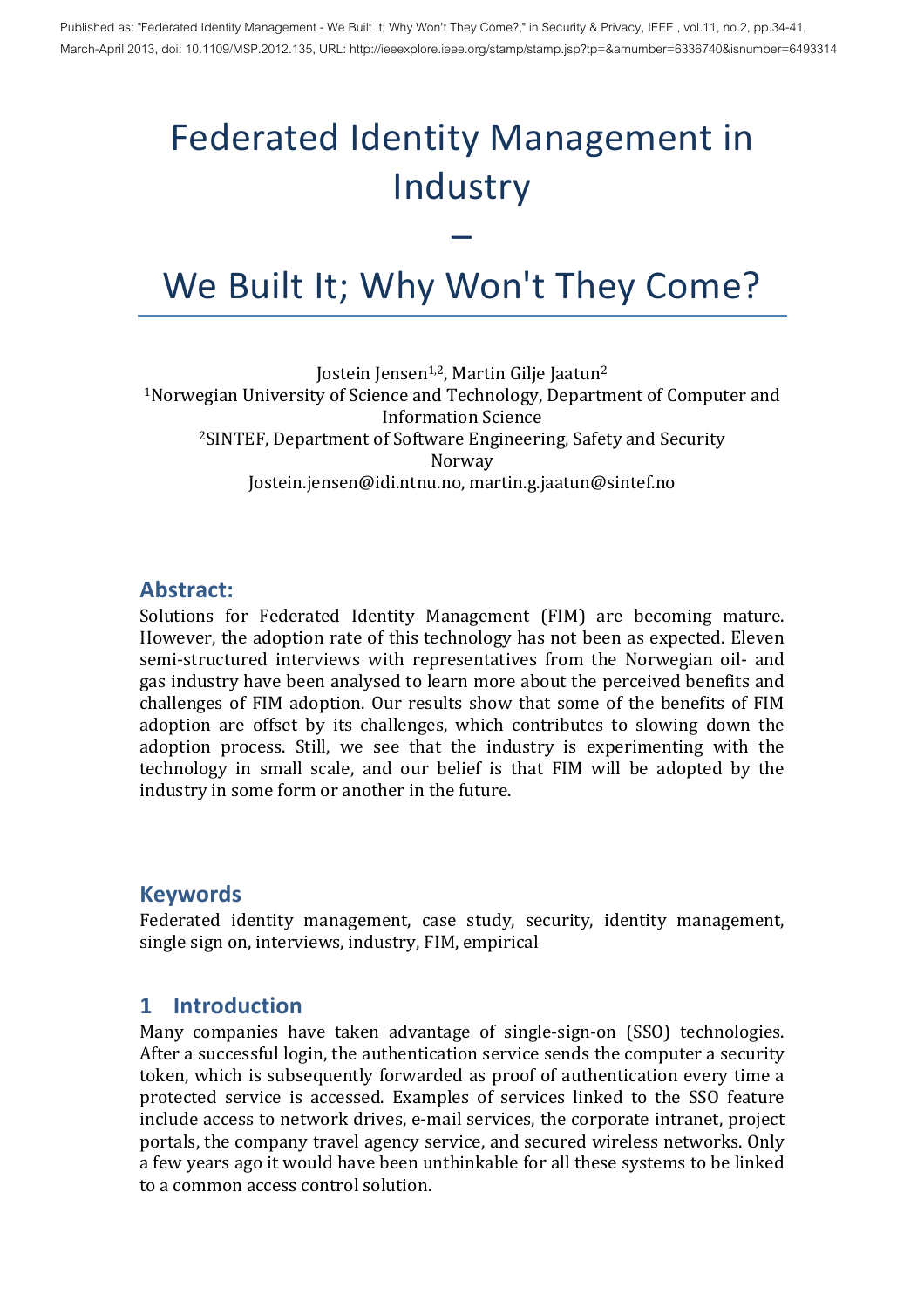In the last decade, the SSO model has been extended from intra-organisational use to also allow collaboration on identity management across organizational boundaries, and across security domains - this is known as Federated Identity Management (FIM). The idea is that you authenticate towards your local organization, obtain a security token, and use this token to access resources in other organizations.

Academia has been quite optimistic about FIM technology [1], and Table 1 shows the expected benefits.

| <b>User perspective</b>           | <b>Business perspective</b>        |
|-----------------------------------|------------------------------------|
| Increased privacy protection      | Reduced administrative cost        |
| Better security                   | Improved data quality              |
| Improved usability and efficiency | Increased security                 |
|                                   | Simplified/improved user           |
|                                   | management                         |
|                                   | Reduced complexity for service     |
|                                   | providers                          |
|                                   | Secure cross-domain single-sign-on |

Table 1. Benefits of FIM from a user and business perspective

By looking at these keywords on positive effects of FIM alone, one should think that the industry would run to the store and buy FIM products. However, this is not the case, as it turns out that the FIM adoption rate has been slower than expected  $[2]$   $[3]$ .

Surveys of academic literature on  $FIM [1][4]$  show there are great efforts to move the FIM technology towards academic perfection, but also that there are considerable challenges that are still to be overcome. Industrial experience reports related to FIM adoption, however, are rare. This leaves unanswered questions, such as: What are the industrial expectations regarding FIM? How can the industry benefit from the technology, and which challenges will they face during adoption? Consequently, we decided to carry out semi-structured interviews with all in all eleven persons selected based on the recommendation of our industry contacts, to get an insight into these questions. The interviews were carried out one-on-one, either in person or via telephone, according to a prepared interview guide, but additional follow-up questions were asked to elaborate interesting points. The 11 interviewees represented all the interesting stakeholders in this domain, and since these were in-depth interviews (minimum 45 minutes), this was deemed sufficient to gain a deep insight into the case.

We selected an industry where efficient collaboration is a key to success, namely the Norwegian oil- and gas industry, with its initiatives for Integrated Operations (IO) and digital oil fields. This is a highly technology-driven industry where information and communication technology has an integral role. Our goal is to get a better understanding of the factors having an influence on FIM adoption in complex industrial cases.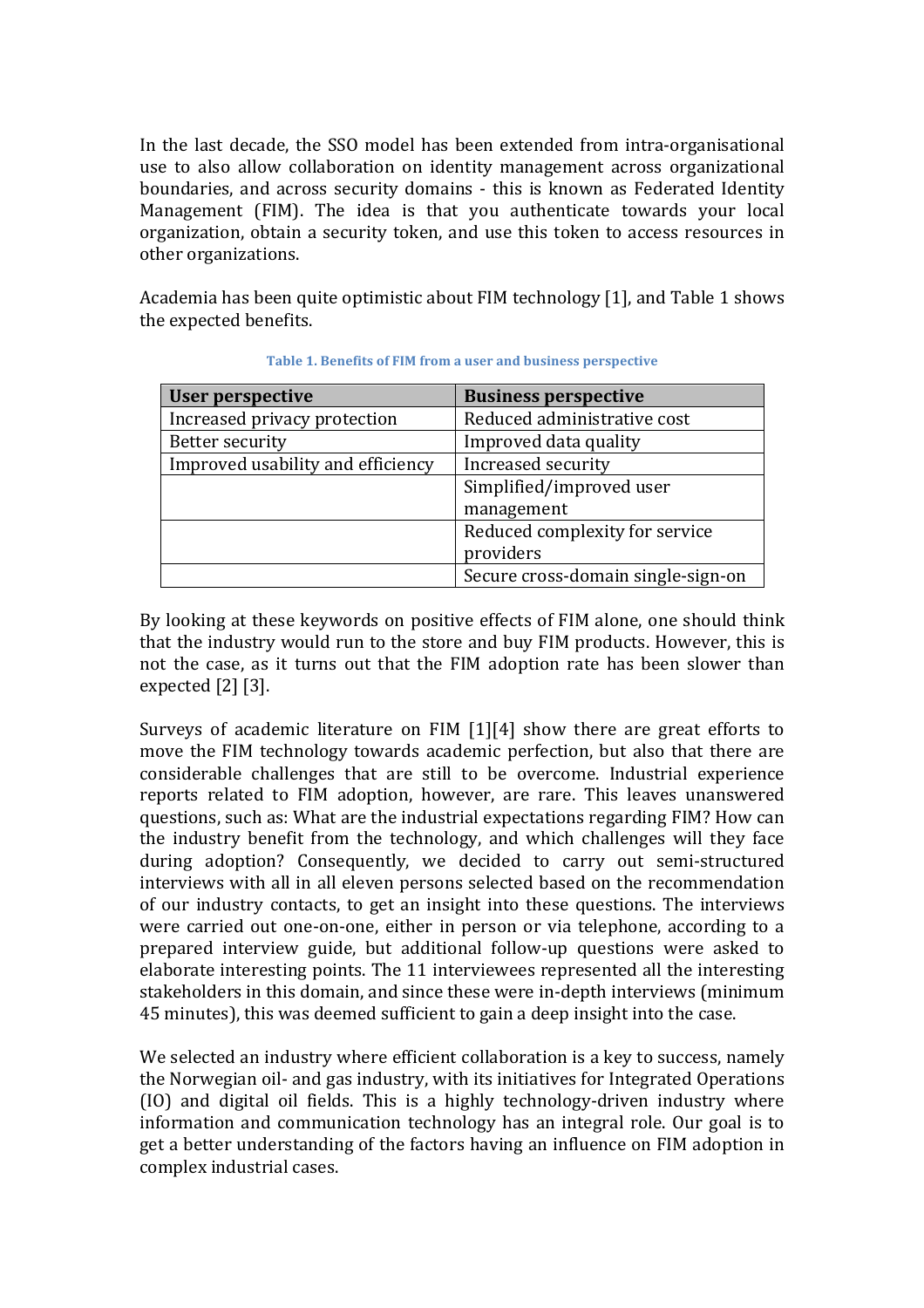Our analysis of the interview data show that there are conflicting interests and views related to adoption of FIM. In some areas our interviewees recognise that FIM adoption will have beneficial effects, but also that these are offset by new challenges, and that FIM is not a silver bullet.

## 2 Integrated Operations for Oil & Gas production on the **Norwegian Continental Shelf**

In the past 15 years or so, oil and gas companies operating on the Norwegian Continental Shelf (NCS) have developed and deployed mechanisms for remote operation of offshore installations. In the Integrated Operations (IO) concept, production facilities are heavily equipped with sensors, and land-based control centres monitor and control a large part of the daily production. Today, however, most process control systems used in the IO scenario are designed for intra-organisational use, and many of them are proprietary silo systems. One of the visions of the Norwegian Oil Industry Association (OLF) is to enable interorganisational collaboration where partners will share information and knowledge seamlessly across company borders.

The number of industrial actors on the NCS is high; there are equipment vendors, food suppliers, service companies, engineering companies, oil and gas companies and more. All of these are important for keeping operations running, and they need good IT platforms to collaborate efficiently. At the same time, there is strict competition among them. Compromised information can cause millions of dollars in lost revenue in form of lost contracts, reduced oil and gas production or fluctuations in stock price. In this context **secure** information sharing is essential.

We will refer to the oil & gas company as the *operator*, and to all other actors in the IO domain as *contractors* in the remainder of this paper.

| Actor    | <b>Description</b>                                                           |  |  |  |  |
|----------|------------------------------------------------------------------------------|--|--|--|--|
| Operator | Owns a production licence and is<br>responsible for the production on an oil |  |  |  |  |
|          | field                                                                        |  |  |  |  |
|          | Contractor   Includes equipment vendors, engineering                         |  |  |  |  |
|          | companies, service companies and                                             |  |  |  |  |
|          | licence partners. These companies                                            |  |  |  |  |
|          | support the operators in the daily oil $\&$                                  |  |  |  |  |
|          | gas production, and are responsible for                                      |  |  |  |  |
|          | delivery of equipment and services that                                      |  |  |  |  |
|          | make the production possible.                                                |  |  |  |  |

| Table 2. Actors in the IO domain - high level |  |  |  |
|-----------------------------------------------|--|--|--|
|-----------------------------------------------|--|--|--|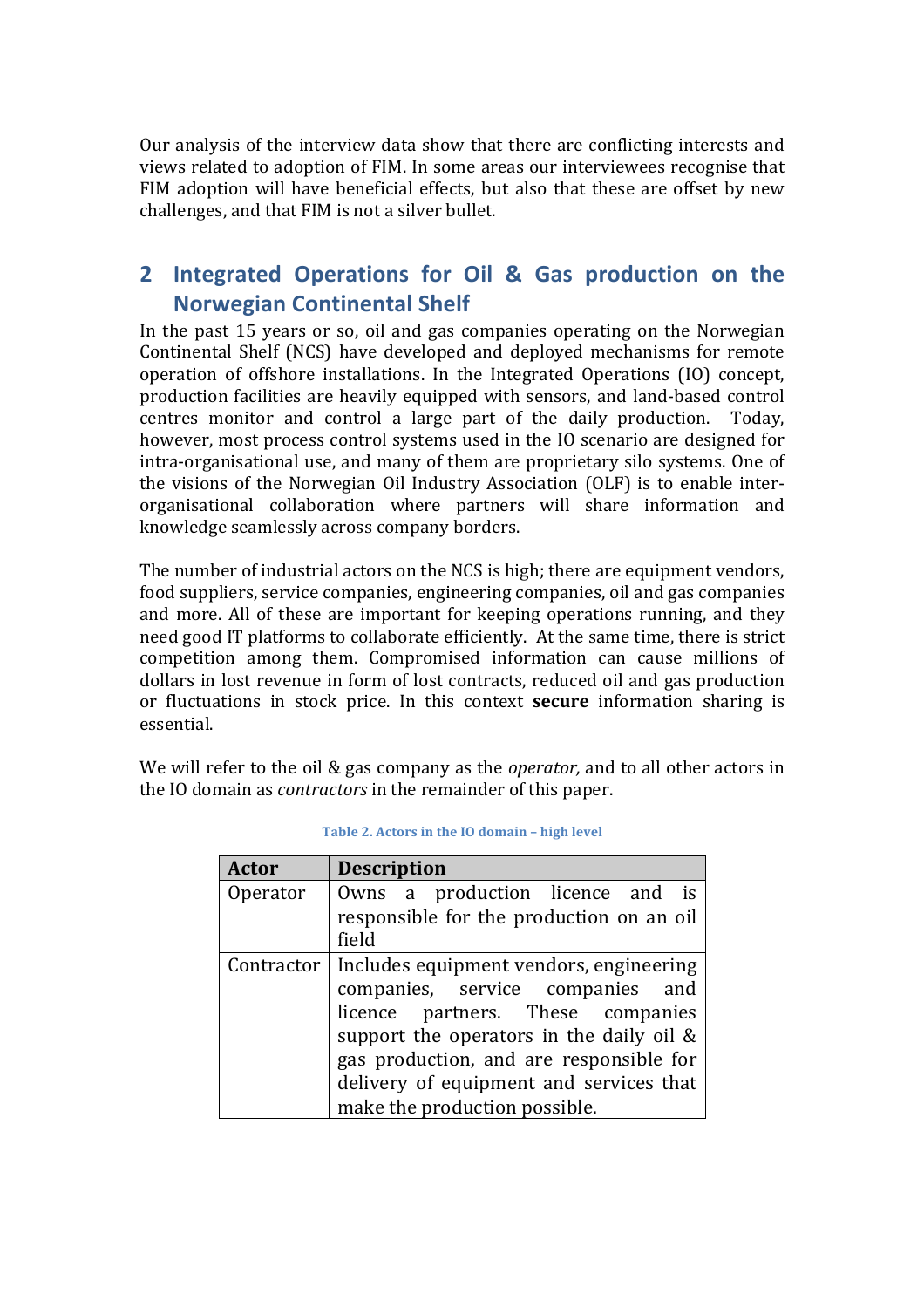Three of our eleven interviews were held with representatives from an operator, the remaining eight with representatives from four different contractor companies. 

## **3 Perceived benefits**

In his theory on diffusion of innovation, Rogers [5] claims that the consideration of how much a new innovation improves over what already exists is essential for the decision to adopt it. It is therefore interesting to understand how the industry perceives the benefits of adopting FIM in their working environment. The following subsections present our interview candidates' perceived benefits of FIM, and also include related challenges that are unsolved today. This allows us to get an insight into the relative advantage of adopting FIM.

#### *3.1 The effectiveness of user administration and improved data quality*

When asked about current challenges regarding identity management, an operator employee replied: "keeping track of our employees' access rights to *various systems.* What happens when they change *jobs?* [...] In our company people *on average have the same position for about two, two and a half years […]. The average vear includes two - three thousand internal iob changes.*" Further, he explained that the oil industry at large experiences around 40.000 iob changes a year, and with an estimated average of two hours administration per change, the industry spends about 80.000 hours a year on administrative overhead related to identity management. The same interviewee said that they have more than 10.000 external users enrolled in their IT-systems, and a contractor mentioned an IT-solution they operate with more then 500 users from one of the operators.

A representative from one of the contractors exemplified the problem of not having updated access lists: An employee had left a contractor in favour of an operator. A part of his job was to serve a number of oil companies, and thus he also had different user accounts on their systems. While his access rights to the contractor's systems were revoked immediately, there were delays in the revocation process towards the operators, which could have given him unauthorised access based on old, but still valid access credentials.

In this situation it is easy to see why more than half of the interviewees mention that they believe that the adoption of FIM will rationalize the user administration process, and improve the quality of recorded identity attributes. One interviewee commented: "you could rationalize the user account systems at different *companies if you have a cooperation among them."*, and another supplemented: "It is obvious that there will be less user administration if we could integrate our *login* systems". In section 4.1, however, we will see that even if some of the current user administration challenges can be solved with FIM, others will be introduced and that some of the harder access control problems will continue to exist.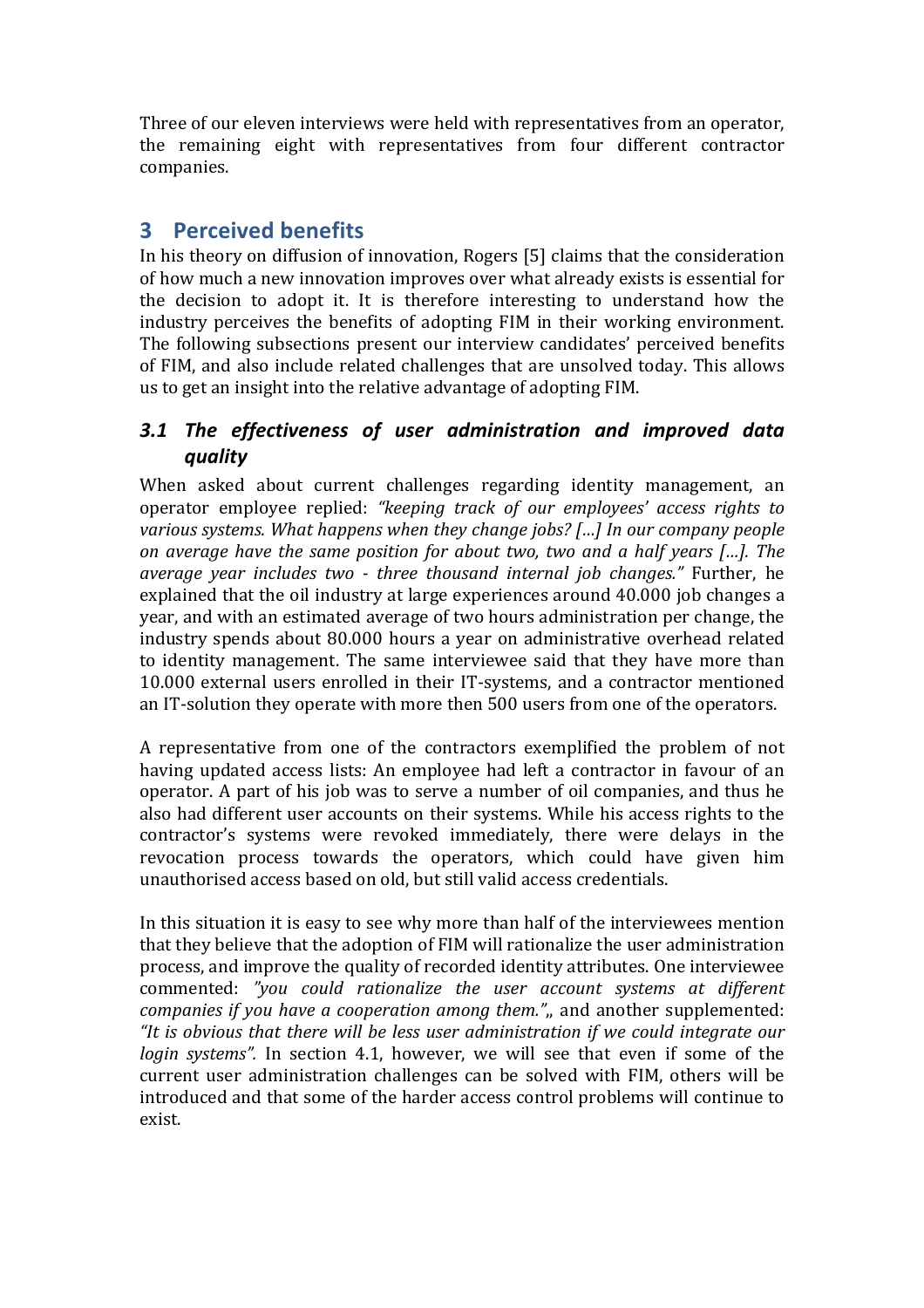#### **3.2** User experience and usability

A contractor often has a business relationship with several operators and other contractors, and the number of systems they need access to can grow large. Many expert systems offshore are currently not integrated with other production or access control systems. A contractor mentioned that there might be situations where a worker onshore is responsible for controlling several offshore facilities and needs to visit 15 to 20 different systems a day. Another interviewee told us that visiting up to five systems with separate logins may be necessary to produce production reports.

Seven of the interviewees mentioned improved usability as a consequence of single-sign-on as a perceived benefit of FIM. Especially the contractors see the advantage of being able to experience fewer login requests in order to do their job.

#### **3.3** Efficient collaboration

Representatives from both operators and contractors talked about improved efficiency of collaboration as a possible benefit of FIM adoption. One of the representatives from the operator drew the parallel between standardization of equipment and standardization of identity and access management within the oil and gas industry: "The efficiency will increase and thus our cost is reduced, if **[everyone]** meet the same [access control] systems when they go from one *operator to another.*" Another of the operator representatives focused on the number of services they outsource to exemplify possible benefits of FIM. "In five *years* [we may] *end up having a thousand different service providers that we need* to exchange *identities* with."

The contractors in the study were mostly interested in easy access to data in order to work more efficiently and conveniently. Some of the contractors told us about incidents where they had forgotten their infrequently used password to services delivered by collaborators. A short-term solution was to borrow access credentials from co-workers, since the situation can cause serious delays. Downtime of production facilities can cause millions of dollars an hour in lost revenue, so there is a strong focus on keeping the production up and running. The easy way out is therefore sometimes selected, even if it is in conflict with existing security policies and has implications for the overall security.

#### *3.4 Reduced cost*

Efficient user administration and efficient collaboration are factors directly linked to a desire to reduce cost. Both the operator side and the contractor side can gain from rationalized user administration. The operator has an expectation that  $FIM$  can reduce cost due to more efficient work processes. In section 4.4, however, we will see that while the interviewees see cost reduction in some areas as a benefit of FIM adoption, cost will increase in others.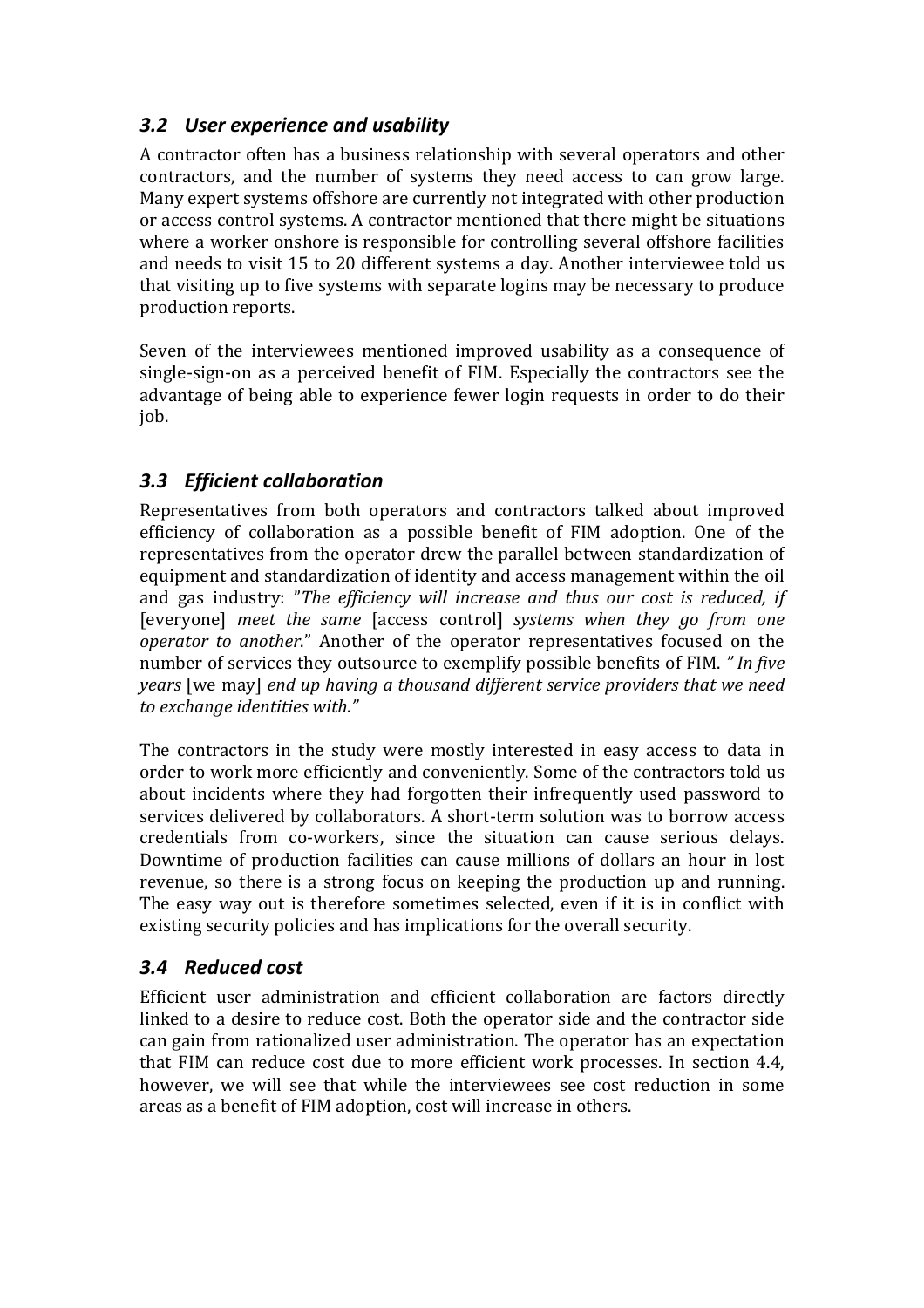#### *3.5 Audit*

Some of today's systems operate with service accounts, which are shared by several engineers. While this simplifies everyday work tasks, it makes detection and audits of potential misuse difficult. A benefit mentioned by one of the interviewees is that FIM is perceived to facilitate audit in the systems since every user has a personal user account, and that it will be beneficial to be able to trace who does what.

#### 3.6 **Better protection**

A representative from one of the contractors gave a good illustration of the current identity situation. During the interview he accessed his software-based password manager: "I have 184 user accounts to systems at different clients". This was the number of accounts he had to manage in order to do his job. A number of the other interviewees told us about the same situation; the number of usernames/passwords that need to be remembered is so large that they are written down in books. Previous studies [6] indicate that this often leads people to use the same password for several services, although generally only for services with the same perceived security level.

With adoption of FIM the interviewees expect fewer user accounts and passwords to relate to, which led one of them to express that "*the perceived* security will increase. Fewer passwords will be written down on paper."

The interviewees believe that the quality of user attributes, which is used to make authorisation decisions, will increase and that the access revocation process will be more efficient. This is highly relevant to ensure good protection of company resources.

Adoption of FIM will not solve all security challenges related to identity management. Section 4.7 illustrates that there is a conflict in our interview candidates' views on whether or not FIM will lead to better protection of company resources.

## **4 Perceived challenges**

Rogers' diffusion of innovation theory also operates with the factors compatibility and complexity to describe whether innovations will be adopted or not. Will the new technology be compatible with existing technology and support existing business processes? How difficult or complicated will it be to use the new technology? By looking into which challenges the different actors in the industry can foresee with implementation of FIM we can also gain an understanding of what can possibly hinder or delay adoption.

#### *4.1 Identity and access management*

A major challenge related to identity management in general is to keep user databases and users' access rights up to date. One of the foreseen benefits of FIM is that it will be easier to keep the identity data up-to-date. However, more than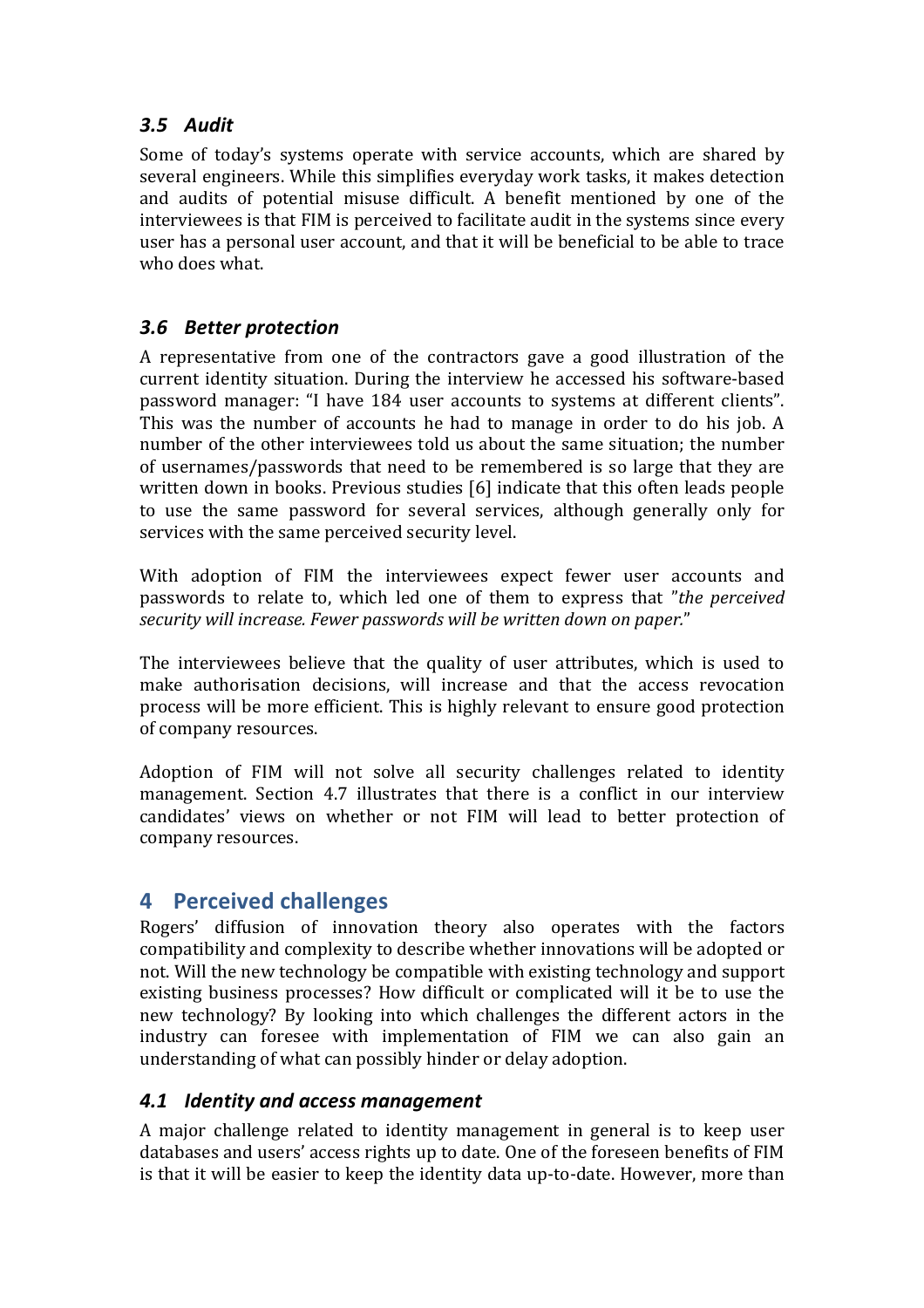half of the interviewees still think there will be challenges, despite identity federations. "I'm not so sure if we will experience less administration with such a *system.* I guess we [...] will get fewer users to administer, but I'm not sure about this *simplification.*" He continues to argue that there will still need to be processes to trust each specific user before they can be authorised to access systems, and that it will be necessary to implement processes to verify the quality of federation partners' identity management processes.

The interviewees emphasized the need to fully control the authorization part of the access control. The authentication service can be outsourced to a trusted third party or users can be authenticated within their home organization, but there is still a need to have strict control on which, or what type of users have access to the organisation's resources. However, here there is a risk of confusing identity management with authorisation, since this authorisation process is already being performed today, only with the added chore of local identity management in each case.

#### **4.2 Trust in collaborators**

Smith [3] argues that trust is the fundamental concept underlying federations. At the same time he points to the fact that there are challenges related to establishment of trust. Trust issues are highly relevant for the interorganisational collaboration, which is taking place in the IO domain. One of the representatives we talked with said: "We [...] collaborate with a license partner in *one oil field.* [...] At the same time we are strong competitors, so it is essential that *only information concerning the collaboration is available to them."* Whether you trust other companies or not is very context-dependent, and the level of trust is difficult to define. One interviewee pointed to one of the reasons: "*I think people* are slightly more sceptical of the neighbouring business considering the big money *that swirl around in the oil and gas industry.*"

*"The contractors will never be able to handle the processes behind federation."* This statement by one of the representatives from the operator is illustrative to the question of whether the collaborators find each other trustworthy enough to perform all identity management within each company. At the same time he said that it would be easier to trust some of their large contractors with which they have well-established cooperative frameworks. A body similar to the credit rating bureaus could be established within the oil and gas industry. This would be useful to do a professional audit of key characteristics of collaborators' identity management practices, and which could affect the trust relationships, he said.

During the conversation about trust issues, some of the interviewees mentioned the option to have a trusted third party to host the authentication service. One of the contractors said: "*I* have some trouble *imagining* that access to external *resources can be given if* [the identity management process] *is to be handled* within each company. I feel that it has to be organised by a common entity."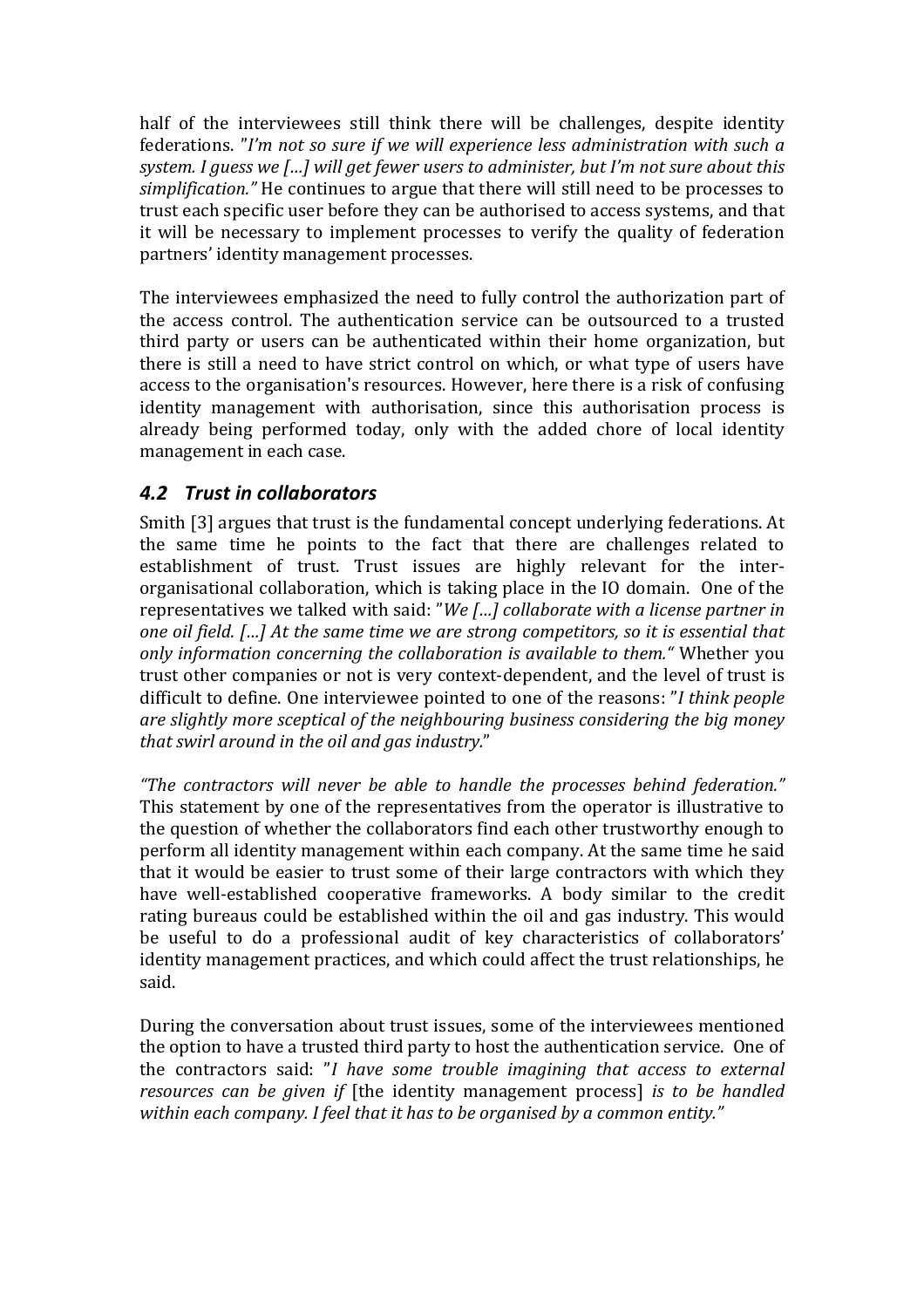#### 4.3 Standardisation, interoperability and technology management

The complexity of IT systems in the IO domain is high, and span regular office tools to small tailored expert systems on the software side. At the network layer they operate both with traditional IP-networks and specialized process control systems. One of the interviewed security professionals stated: "It would be a *dream come true if everyone could connect to a common platform - an information bus* - where all information could be shared securely [...] but it is hard to believe *that it will be possible.*" Further, he explained that identity federations might be possible in the future for some of their large partners and for some of their large systems. It can, however, be more difficult for smaller systems originating from small companies, who might not have the competency or economic baseline to integrate their systems with other federated systems according to standardization and interoperability needs.

Representatives from the operator told us they have tried open source federation technologies in a few cases. However, they experienced some technological challenges, especially related to the technology management. "*It is much easier to rely on technology from Microsoft, for instance, rather than a product from a party that is not as big commercially*". With this he implied that the large software companies would have to come up with solutions that fulfil the industry's needs before they will consider the technology in a larger scale. A second interviewee stated: "The challenge with federated identities, as I *understand it, is that there is no dominating standard. [...] You need a bouquet of different technologies."*

A software developer with primary focus on data integration complained: "*We are in the year 2012, but we are still struggling with some basic needs.* [...] Even *video conferencing can be complicated.*" His argument was that despite the rapid development of technology that can have high benefit internally in a company, such as video conferencing, there are still considerable challenges as soon as you get outside company borders where you meet equipment from different vendors, different security policies, firewall setting and so on. He continued to argue that even if software and hardware interfaces were compatible, there are still challenges with the interpretation of data originating from different systems, especially regarding semantics. These considerations are very valid when looking at integration of identity management systems. Both software and hardware interfaces must be standardized. Protocol options must be defined so that all the equipment is interoperable and the semantic meaning of identity attributes must be defined and agreed upon. Several of the interviewees mention that the industry must agree on common guidelines for FIM at a detailed level for it to be successful.

#### 4.4 **Investment** cost

During the interviews we asked the candidates if they saw any potential showstoppers for adoption of a common FIM platform in the Norwegian  $IQ$ context. "Who's gonna pay for the fun?" was the immediate response of a consultant in our study. He then elaborated: "It is obvious that all the participants *in* such collaboration will have to make major changes to get this up and running.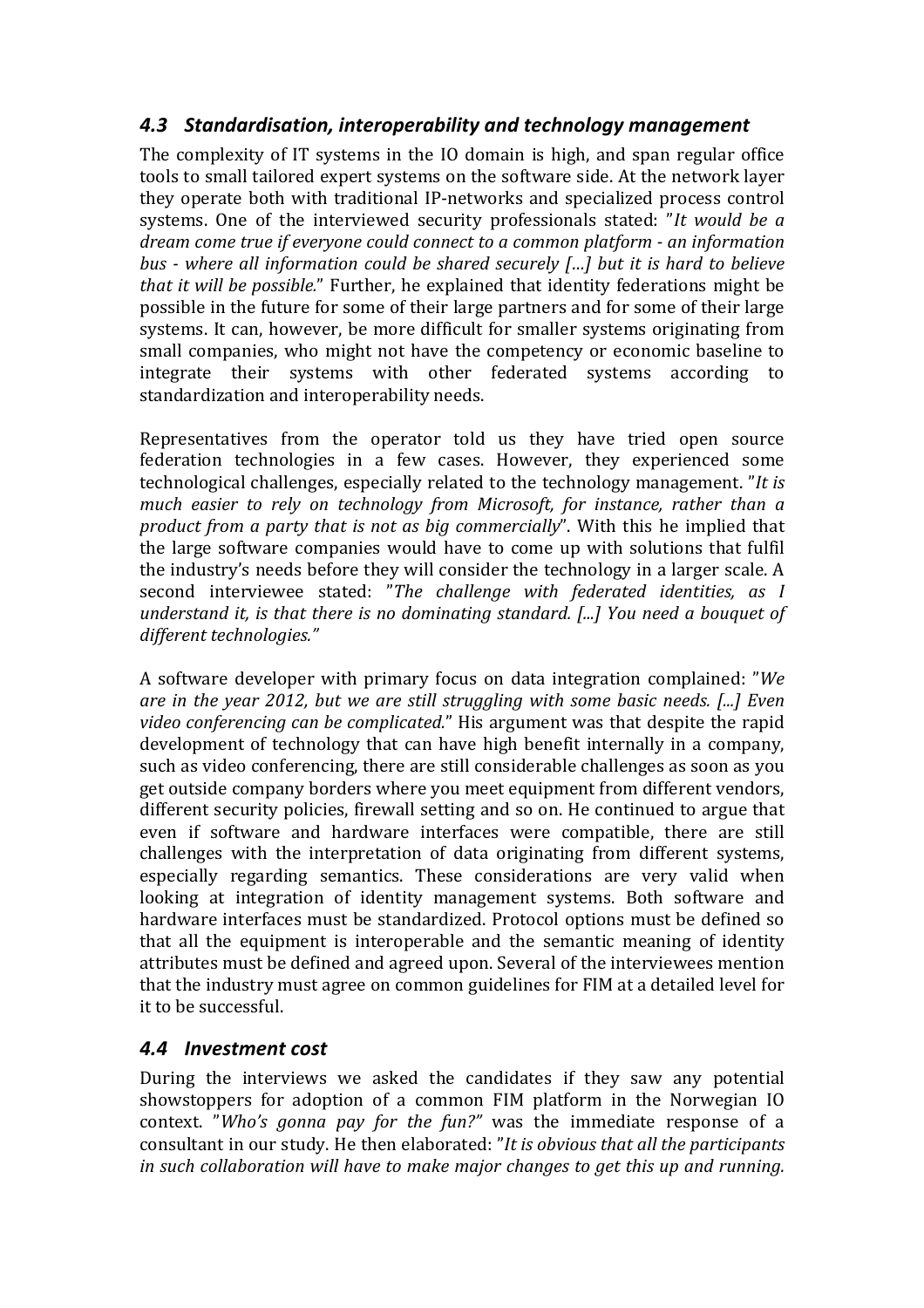*That* is a cost I'm not sure they are willing to take." Representatives from three of the four contractors in our study confirmed this view. "We have to consider that *we are delivering services* [to oil companies] *globally. It will be costly for us to implement a system for collaboration only with our Norwegian partners*", one of the interviewees said. The two other representatives were concerned about the funding for implementation of federation technology. "We don't develop anything *that* is not paid for by someone." Even though the representatives from the operator did not mention funding as a factor, they all recognized that the investment cost of a FIM solution will be considerable.

## *4.5 Privacy*

Privacy aspects related to FIM is currently a hot research topic. However, only one of the interviewees mentioned privacy as a concern. "It would be fantastic to *just have one digital identity to relate to, which you could use for everything. The* drawback, however, is that you can trace what people are doing. [...] It might not be *that important in this context, but often it is ok to know that you act anonymously so that you don't have to account for everything you do.*" This can be seen as an indication that privacy concerns are real, but not considered of primary concern in a professional context.

## *4.6 Organisational maturity*

"What holds [FIM] back is the same challenge we experienced when we first *introduced the Integrated Operations concept. People are satisfied with the way they work today, and do not want change."* Another interviewee was asked whether there had been discussions concerning integration of user databases: "*That question has never been raised. Most oil companies have clear rules preventing it*". At the same time a third interviewee from one of the contractors commented that there is a constant change in attitude when it comes to taking advantage of new communication technology to facilitate sharing of data. "*Ten years ago, when some of our customers started* [with IO], *it was nearly impossible to get inside their premises with a computer. Now we get access to networks, get IP addresses, and so on.*"

## *4.7 Security challenges*

"Our biggest fear is that someone unauthorized can get access to, and control a *production process."* 

More than half of the interviewees were concerned that FIM will increase the attack surface of their systems. "The drawback is that someone could authenticate as another user. She would then automatically get access [...] to all the companies *where this user has access rights.*" Identity theft is obviously a serious concern, but the interviewees are not only worried about hackers with sinister intentions: "The risk of unintended errors increases. Someone can cause situations by mistake *since they don't understand the consequences beyond their own company.*" Some are also concerned that there will be fewer explicit barriers between systems of different criticality. They feel that they lose control when the systems are being accessed transparently.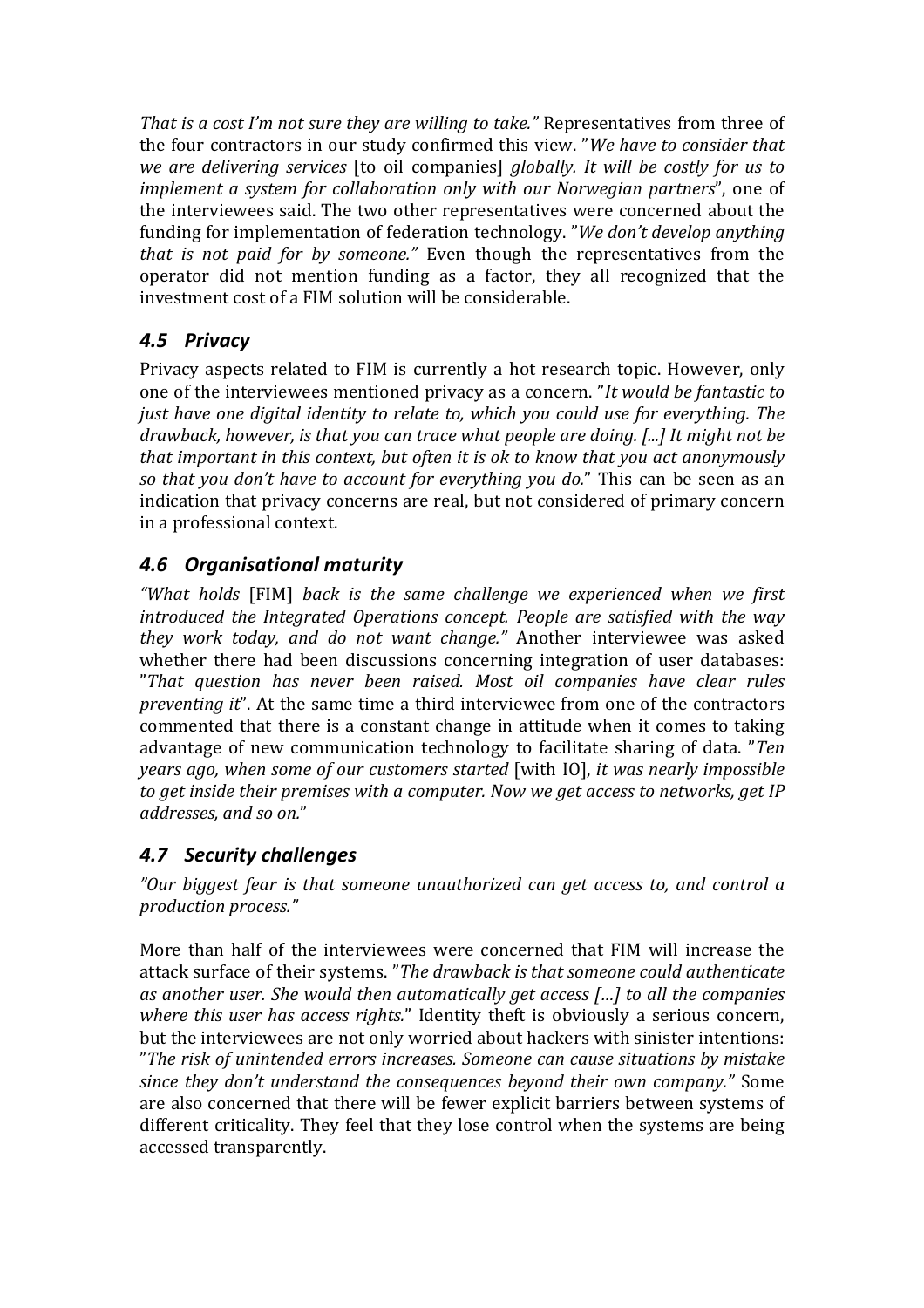## **5** Are identity federations attractive for the industry?

Technologies for Federated Identity Management are becoming mature. Despite examples of successful implementations of FIM, however, there is an agreement among researchers that the adoption rate has not been as high as expected [2] [3] [6]. Hinton and Vandenwauver [6] conclude that "federation technology is not driving its own adoption".

We have already mentioned Rogers' theory on diffusion of innovation, which states that there are five variables that determine the rate of adoption of innovations: the perceived attributes of innovations, the type of innovation decision, the communication channels, the nature of the social system and the extent of change agent's promotion efforts. In our study we provide insight into the first of these variables, which is further divided into five attributes:

- Relative advantage
- Compatibility
- Complexity
- Trialability
- Observability

We found that the last two attributes, Trialability and Observability, did not figure prominently in the minds of the interviewees. Some of the actors have performed limited testing of open-source FIM solutions (section 4.3.), but these efforts sound more like playing around with the technology than bona-fide trials. Furthermore, FIM mainly affects processes and software components that are not observable by the general audience.

In the following discussions we will use our interviewees' perception of FIM and relate them to these attributes, contrasted with Landau and Moore's work [2] on factors affecting FIM adoption.

#### *5.1 Relative advantage*

Rogers claims that the perceived relative advantage of adopting new innovations is one of the strongest predictors of its adoption rate. Both academia and the industry representatives in our study come up with several areas where FIM will lead to improvements of current practices, as shown in chapter 1 and 3. Still, we see that FIM adoption is slow. Landau and Moore have looked specifically at adoption of FIM, and the factors influencing the adoption of this technology. They state the following questions:

- 1. Who gets to collect transactional data?
- 2. Who sets the rules of authentication?
- 3. What happens when things go wrong?
- 4. Who gains and who loses from interoperability?

The first question is interesting for identity and service provisioning on the open Internet. The major identity providers on the Internet today, such as Facebook and Google, are driven by business models based on selling targeted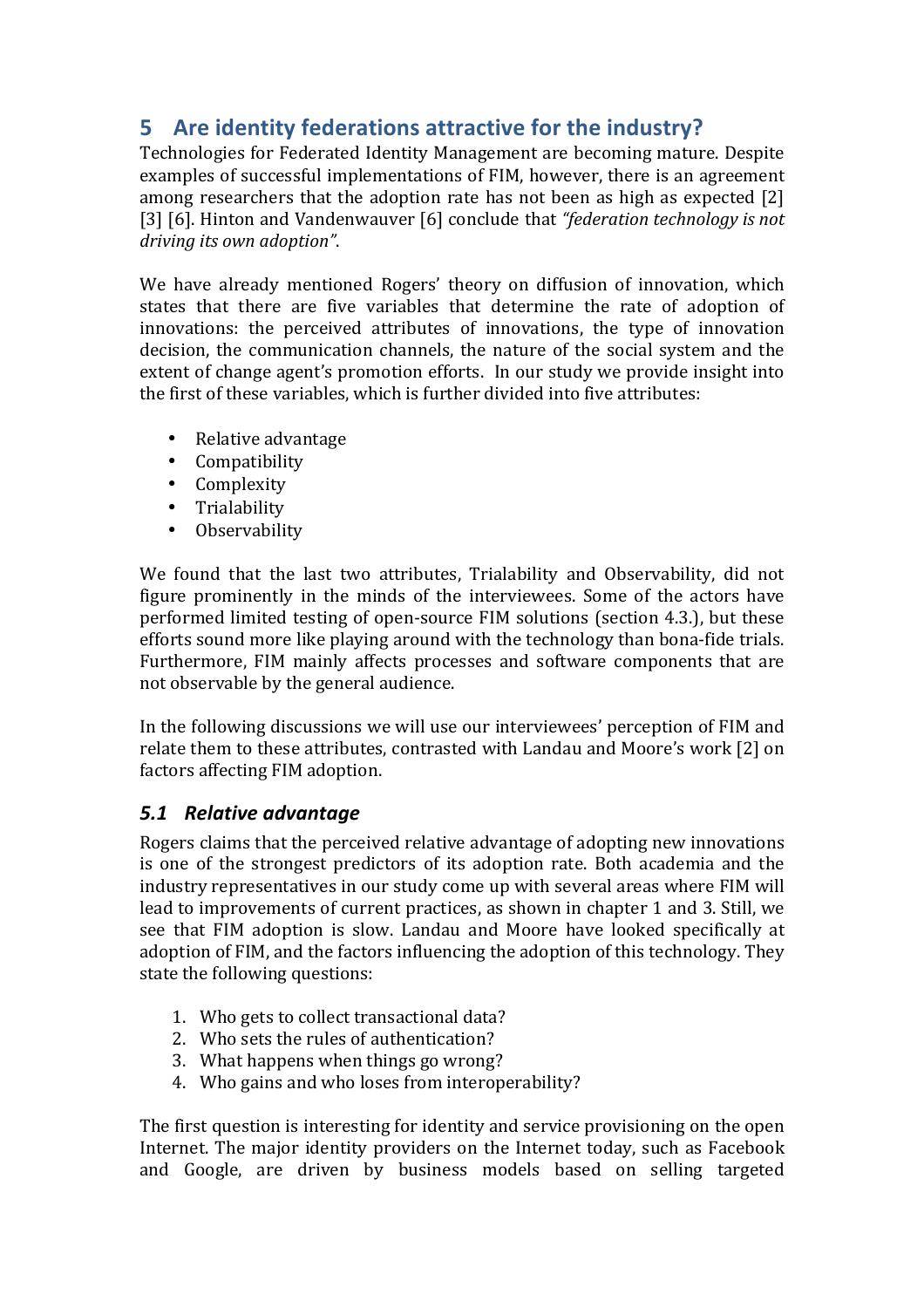advertisements. The more they know about their users, the better match for their ads. In return, at least Facebook provides a rich user profile to the service providers that use them as identity provider. This is a gain for both parties and promotes adoption of FIM. However, the situation in an industrial context is different. Business models are built on selling services or products, and the identity and authentication processes are merely a "necessary evil" to facilitate secure information sharing.

Still, being able to monitor and discover misuse of system resources is an important security requirement for most companies. With FIM the industrial service providers will be able to log system use for specific users, while the users' home organisations (acting as identity providers) will be able to follow up on their employees' interactions with their customers. The ability to do audits was one of the perceived benefits our interviewees recognised, and although section 4.5 suggests that some users may be concerned about privacy aspects of FIM, we believe that audit will trump privacy on enterprise systems.

The fourth question is essential for the industrial domain. All parties must benefit from a federation of identity management systems for the adoption to be successful [2], but the effect size for each actor's perceived benefits will vary. The majority of services and systems are delivered by the operator. This company is also the one with most external users enrolled in their user databases, while the contractors offer a very limited set of services, and with a limited number of external users that need access. Where the operator may have an economic incentive to introduce FIM to reduce the cost of user administration, there is limited effect of this for the contractors. The operator also expects a cost reduction due to a more efficient supply industry. This is in conflict with the view of the contractors where they state that adoption of FIM will be costly due to major investments in new processes and technology, and that someone has to pay them to adapt to the new access control solutions. Their implicit statement is that this someone is the oil company. That being said, our impression of the oil and gas industry is that if the operator should decide that FIM is a good idea, it would be rapidly implemented  $-$  the contractors would have to comply, or the operator would take its business elsewhere. We do not believe contractors, their size and multi-national characteristics notwithstanding, would drop their Norwegian business due to new requirements from the operator. The risk of losing market share in this competitive environment is too high.

Further, the perceived benefit of achieving better protection due to a reduced number of passwords that have to be remembered, more up-to-date identity attributes and a better revocation process is offset by the increased risk of identity theft, passwords gone astray and the larger attack surface. AlFayyadh and colleagues [6] claim that federated identity management will not solve all password overload issues, which is true if users are participants in several different federations, with different identity providers. In our case there are several systems of different criticality. An obvious solution to mitigate the risk of identity theft and increased attack surface would be to bundle systems at the same criticality level, each in separate federations. Consequently, federation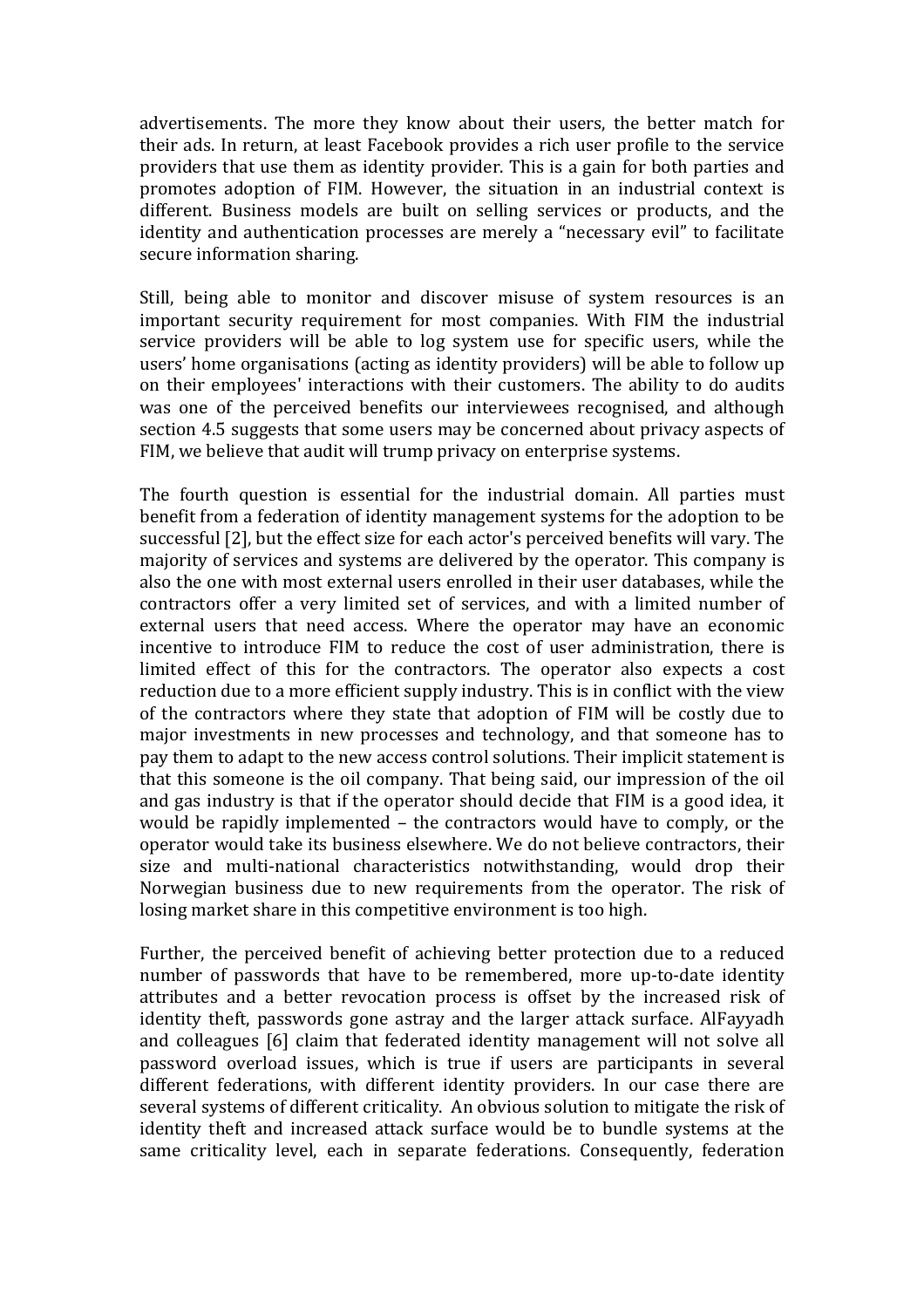technologies would reduce the number of credentials for each user, but not eliminate the password problem.

The fact that identity management and user administration is a challenge today makes us also question the effect of identity federations' influence on having more-updated identity attributes and better revocation processes if each company will hold the role of identity provider. Legal obligations between the companies might help, but we agree with some of our interviewees who express that a trusted third party should hold the role of identity provider. A third party entity with a business model based on identity provisioning will have as primary interest of keeping user info up-to-date, including revocation of access credentials. 

The increased effectiveness of user administration is offset by demands for new processes to audit and rate collaboration partners' identity management processes and a remaining focus on building good access rules. What we end up with is the fact that users, especially contractor employees, will embrace a FIM solution due to usability and efficiency aspects.

#### *5.2 Compatibility*

Compatibility is defined by Rogers as: "the *degree to which an innovation* is *perceived as consistent with the existing values, past experiences, and needs of potential adopters"*.

The second of the four questions by Landau and Moore is relevant to the compatibility attribute: who sets the rules of authentication? Among the companies we have investigated, there are examples of varying rules for authentication. This is illustrated by the authentication mechanisms, where the operator requires two-factor authentication for all system users, while some of the contractors rely merely on usernames/passwords. At the same time, representatives in our study acknowledge the importance of having common rules for authentication in a FIM scenario. "There will be consequences for all other companies if one company is careless and has weaker security barriers than *the rest"*. However, there would be organisational resistance among the contractor employees if their organisations had to convert to two-factor authentication based on demands from a collaboration partner. Even today there is evidence of resistance towards this type of authentication: *"People are in general dissatisfied with two-factor authentication. Either you have to wait for an SMS* to have a code, or wait for a secure-ID token, or [...] it is bothersome to use [two factors] *in a working situation.*" (Security professional). FIM implementation will require a common password regime, including the number of authentication factors, password strength, frequency of passwords changes, and so on, to achieve a common assurance level.

Many of the current solutions are not standardised or interoperable. To be able to integrate all systems through FIM will require considerable investments in new integration solutions, which also will also increase the complexity of already complex systems.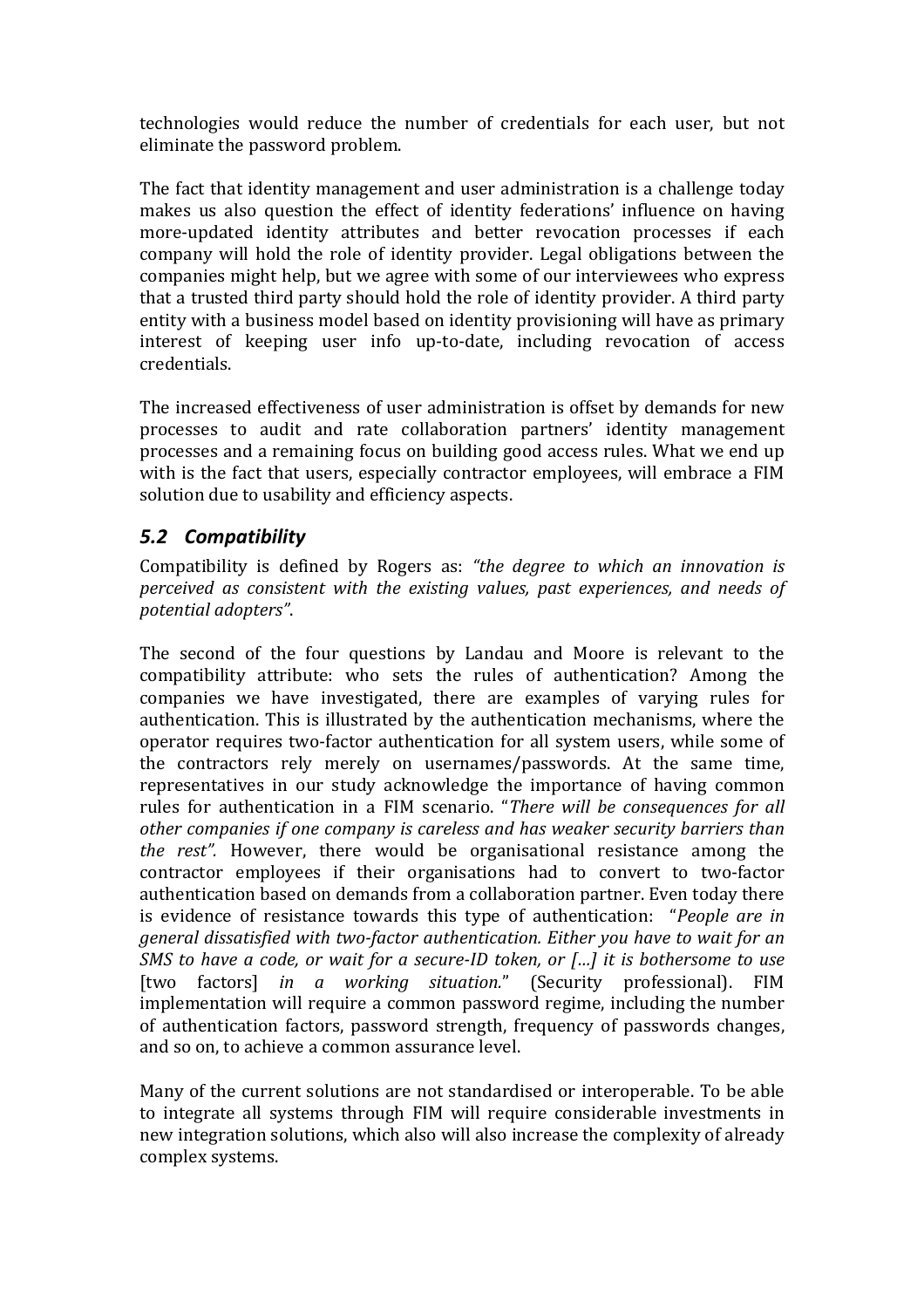#### *5.3 Complexity*

The complexity attribute is related to the perceived difficulty or simplicity of understanding and using an innovation. When it comes to FIM, this can be viewed from two angles: the user perspective or the organisational perspective. For users we have already mentioned the benefit of single-sign-on and improved usability. Consequently, the complexity for users will decrease. On the other hand, we have also exemplified increased complexity for the involved organisations. Trust issues, interoperability issues and cost issues are some of the challenge areas.

What happens when things go wrong? Landau and Moore's third question leading to a better understanding of FIM adoption can be used to illustrate the increased complexity that raise from identity federations. They explain two fault situations [2]: 

- The authentication process can fail so that unauthorised persons can access resources as if they were valid system users,
- The authentication system can become unavailable with the consequence that people will not be able to access IT resources and do their job.

In today's situation in the IO domain, the owner of an information system issues user IDs and provides authentication services. Consequently, the system owner is responsible for setting the level of assurance and the authentication requirements, and they are responsible for keeping the authentication services up and running. In a federated environment, these responsibilities will be transferred to the organisation where a system user belongs. "Today, we have a *responsibility to protect our customers' data, and it is an enormous responsibility for us to ensure that it is not being misused"* (contractor). Are the collaboration partners willing to assume even more risk? Are they willing to accept liability for downtime on production facilities, which is caused by employees not being able to access and monitor, e.g., safety critical processes? Introduction of FIM will add new complexity to liability issues.

#### *5.4 What then?*

The relative advantage of an innovation is found to be one of the strongest predictors of its adoption rate [5]. Our study shows that there are perceived advantages of adoption of federated identity management for all collaborators in the Norwegian Oil & Gas industry, but that some of these are offset by either compatibility issues or increased complexity. At the same time, there are examples where FIM is being tested, and from our discussion on organisational maturity we see that there is willingness in the industry to proceed.

One important aspect that none of the interviewees picked up on, is that FIM can be seen a move toward role-based or attribute-based access control. Today, Contractor employee John Doe is granted access to a third-party system, and retains this access until it is revoked, no matter what happens with his employment situation. With FIM, the access would be restricted to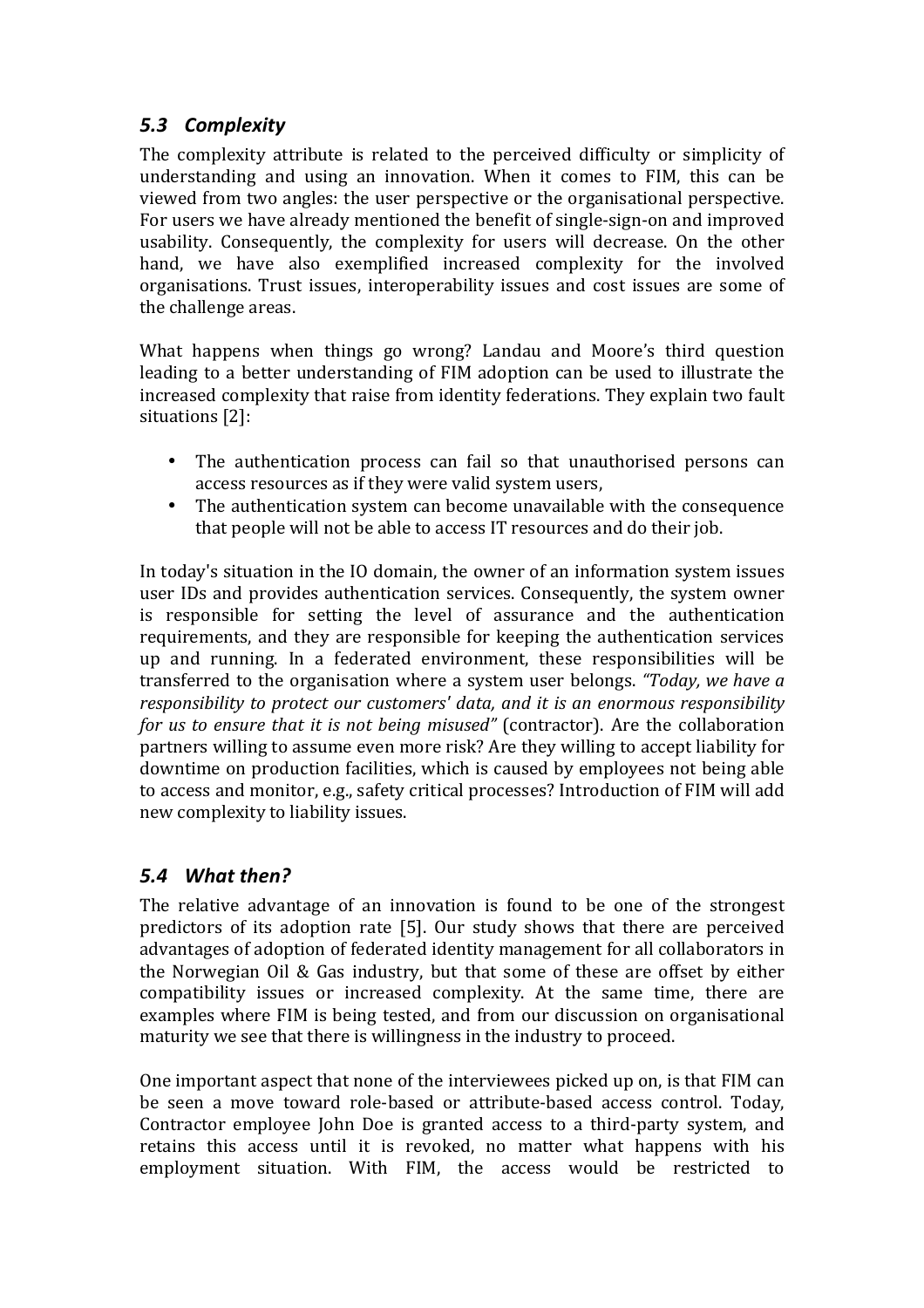john.doe@contractor, meaning that as soon a John's employee relationship with Contractor ceases, so would his access to the third-party system.

FIM is security technology that interferes with, but is not a part of a primary business process. It is a preventive innovation, which according to Rogers *"has a particularly slow rate of adoption because individuals have difficulties in perceiving its relative advantage.*" So maybe it is not strange that the adoption process is slow in the industry? Our findings are in line with Smith's  $[3]$  claim that adoption of FIM will be an evolution, rather than an overnight revolution.

## **6 Conclusion**

Our interviews paint a picture of a complex industrial IT landscape, currently lacking the maturity level needed to implement a global, ubiquitous FIM solution. There is also scepticism among the interviewees as to whether systems of different criticality should be connected at all, now or in the future. The vision might be too ambitious, and certainly comes in conflict with Ross Anderson's observation that: "There are always systems that don't fit." [7].

We believe, however, that the broader industrial audience will adopt some form of federated identity management sooner or later. The fact that they have started experiments with the technology is a good indication, and the perceived benefits are clear. The challenges are complex, but being aware of them will stimulate discussions among collaborators so that palatable solutions can be found.

## **7 References**

- [1] J. Jensen: Benefits of federated identity management a survey from an integrated operations viewpoint. In: Availability, Reliability and Security for Business, Enterprise and Health Information Systems, Lecture Notes in Computer Science, vol. 6908, pp. 1–12. Springer (2011)
- [2] S. Landau and T. Moore: Economic tussles in federated identity management. In: Proceedings of the Tenth Workshop on the Economics of Information Security (WEIS), (Jun 2011)
- [3] D. Smith: The challenge of federated identity management. Network Security 2008(4), 7-9 (2008)
- [4] J. Jensen: Federated Identity Management Challenges. Presented at the 7th International Conference on Availability, Reliability and Security, IEEE CS, Prague, August 2012
- [5] E.M. Rogers: Diffusion of Innovations. 5th ed. Free Press (2003)
- [6] B. AlFayyadh, P. Thorsheim, A. Jøsang and H. Klevier: "Improving Usability of Password Management with Standardized Password Policies", *Seventh Conference on Network and Information Systems Security, Cabourg, May* 2012
- [7] H. Hinton and M. Vandenwauver: "Identifying Patterns of Federation Adoption," in *ISSE 2006* — *Securing Electronic Business Processes*, ed: Vieweg, 2006, pp. 151-160.